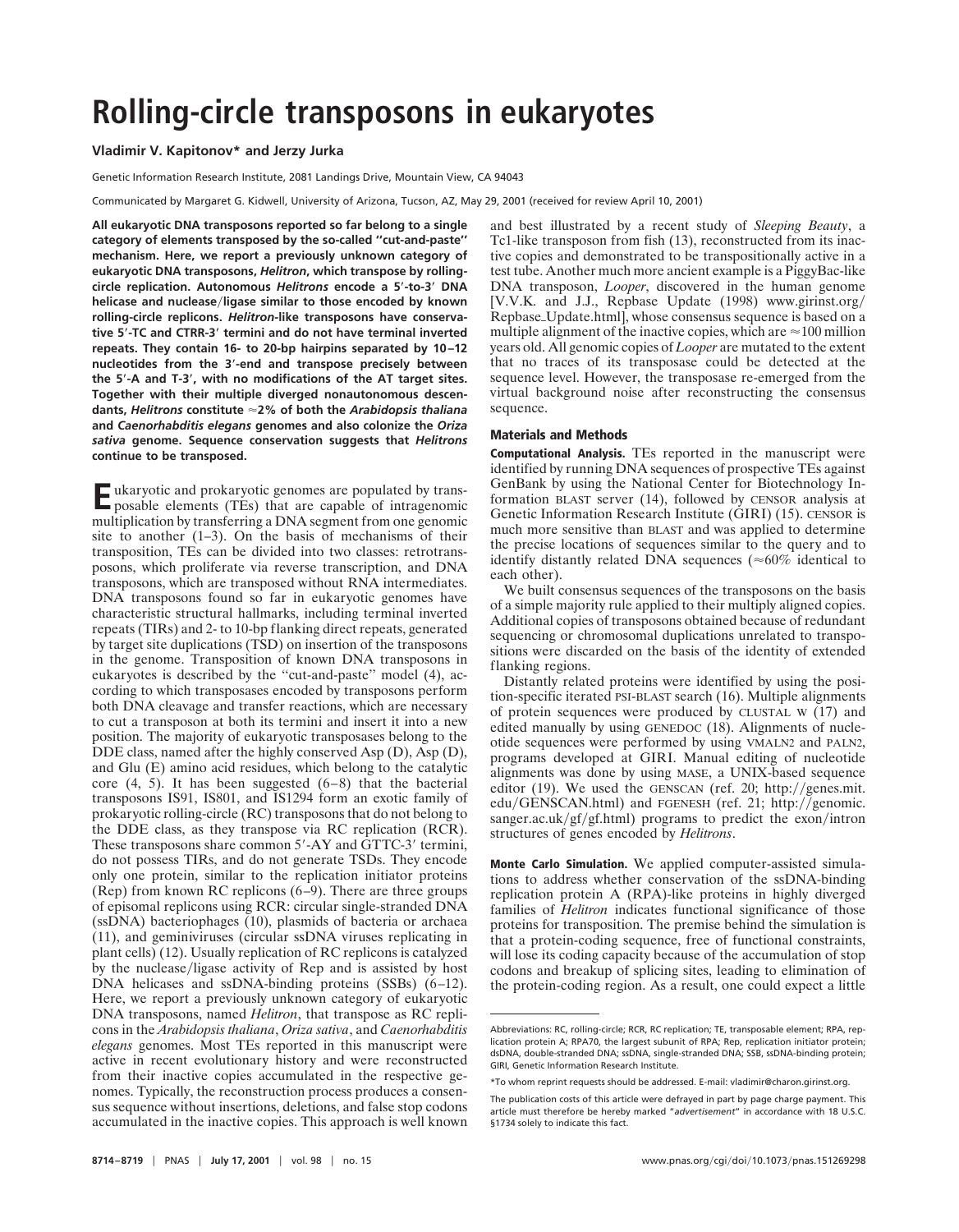

Fig. 1. Reconstruction of the *Helitron1* (A), *Helitron2* (B), and *Helitron1*.CE (C) consensus sequences. The consensus sequences are schematically depicted as rectangles. Contiguous copies of *Helitrons* that we used for reconstruction of the consensus sequences are shown as bold lines beneath the rectangles. Gaps in the lines mark deletions of corresponding regions of the consensus sequences. GenBank accession nos. and sequence coordinates are indicated. Genes and their coordinates in the consensus sequences are indicated above the rectangles. Genes coding for proteins composed of the Rep and helicase domains are shaded in gray. The AT target sites are encircled.

protein-coding capacity preserved in two sequences 40% diverged from each other, as in the case of the ATRPA1H1 and ATRPA2H genes (Fig. 1) encoding  $\approx$  500-aa proteins 44% identical to each other. To test the impact of unselected mutations, we used the 2,600-bp ATRPA2H DNA sequence, containing both exons and introns, as a query to generate 100 random sequences. Every random sequence was generated by random mutations at *N* random positions in the query, without insertions and deletions (the simulation program written in PERL is available on request). *N* equals  $D<sup>L</sup>/100$ , where *D* stands for the sequence divergence and *L* for length of the query. Using GENSCAN, we were able to obtain a distribution of lengths for proteins predicted in the set of 100 random DNA sequences *D*% divergent from the query. Assuming no functional role of RPA-like proteins in *Helitrons*, one should expect that the lengths of these proteins in two *D*% diverged *Helitrons* follow the random distribution.

**Databases.** Sequences of TEs reported in the manuscript are deposited in the *A. thaliana* and *C. elegans* sections of Repbase Update (ref. 22; www.girinst.org/Repbase\_Update.html) and are also included in supplemental information, which is available at www.girinst.org/ $\sim$ vladimir/RC/S.html.

## **Results and Discussion**

**Helitrons in the A. thaliana Genome.** During computational identification of DNA repeats, we found that the *A. thaliana* genome harbors multiple dispersed  $\approx$ 10-kb units that encode two proteins similar to the yeast Pif1p DNA helicase (23–24) and RPA (25–26). On the basis of pairwise nucleotide identity, these DNA units can be divided into several groups of 2–10 sequences each. Typically, sequences from any particular group are  $\approx 90\%$  identical to each other, whereas they are only 60–70% identical to sequences from separate groups. We have derived consensus sequences for four groups, called hereafter *Helitron1*-*4,* of which the first two are discussed in detail in this paper (Table 1). The 15,809-bp *Helitron1* consensus sequence harbors three genes (Fig. 1*A*) composed of multiple exons (20–21), named ATRPA1H1, ATHEL1, and ATRPA1H2, respectively. ATRPA1H1 encodes an 842-aa protein, ATRPA1H1p, similar

|  |  |  | Table 1. RC transposons in the A. thaliana, O. sativa, and C. elegans genomes |  |
|--|--|--|-------------------------------------------------------------------------------|--|
|  |  |  |                                                                               |  |

| Family           | Length, bp | Rep-helicase | <b>RPA</b>                      | Nonautonomous families                                                                                          |
|------------------|------------|--------------|---------------------------------|-----------------------------------------------------------------------------------------------------------------|
|                  |            |              | A. thaliana                     |                                                                                                                 |
| Helitron1 (7)    | 15,809     | ATHEL1p      | ATRPA1H1p, ATRPA1H2p            | Helitrony1A (1348, 10), Helitrony1B (1311, 10),<br>Helitrony1C (3058, 10), Helitrony2 (11114, 10), Atrepx1      |
| Helitron2 (6)    | 11,435     | ATHEL2p      | ATRPA2Hp                        | (2432, 20), Atrep1 (888, 100), Atrep2 (564, 150), Atrep3<br>(2097, 150), Atrep4 (2240, 50), Atrep5 (2386, 50),  |
| Helitron3 (2)    | 15,333     | ATHEL3p      | ATRPA3H1p, ATRPA3H2p, ATRPA3H3p | Atrep6 (1189, 30), Atrep7 (940, 50), Atrep8 (1077, 40),<br>Atrep9 (899, 10), Atrep10 (899, 50), Atrep10A (1380, |
| Helitron4 (5)    | 17,261     | ATHEL4p      | ATRPA4H1p, ATRPA4H2p, ATRPA4Hp3 | 20), Atrep10B (1821, 20), Atrep10C (653, 20), Atrep11<br>(1053, 50), Atrep12 (1342, 10), Atrep13 (648, 30)      |
|                  |            |              | O. sativa                       |                                                                                                                 |
| Helitron1 OS (1) | 10,182     | OSHEL1p      | OSRPA1Hp                        |                                                                                                                 |
| Helitron2_OS (2) | 15,167     | OSHEL2p      | OSRPA2Hp                        |                                                                                                                 |
| Helitron3 OS (1) | 12,693     | OSHEL3p      | OSRPA3Hp                        |                                                                                                                 |
|                  |            |              | C. elegans                      |                                                                                                                 |
| Helitron1_CE (7) | 8,484      | CEHEL1p      |                                 | Helitrony1 CE (2593, 50), Helitrony1A CE (3023, 50),<br>Helitrony2_CE (245, 200), Helitrony3_CE (193, 100),     |
| Helitron2 CE (1) | 5,514      | CEHEL2p      |                                 | Helitrony4 CE (1855, 100), NDNAX1 (2085, 100),<br>NDNAX2 (2844, 100), NDNAX3 (1591, 100)                        |

Rep-helicase, proteins composed of the RCR Rep and DNA helicase domains. Numbers of copies per haploid genome are shown in parentheses. Length of the consensus sequence and numbers of copies per genome are shown together in parentheses for nonautonomous *Helitrons.*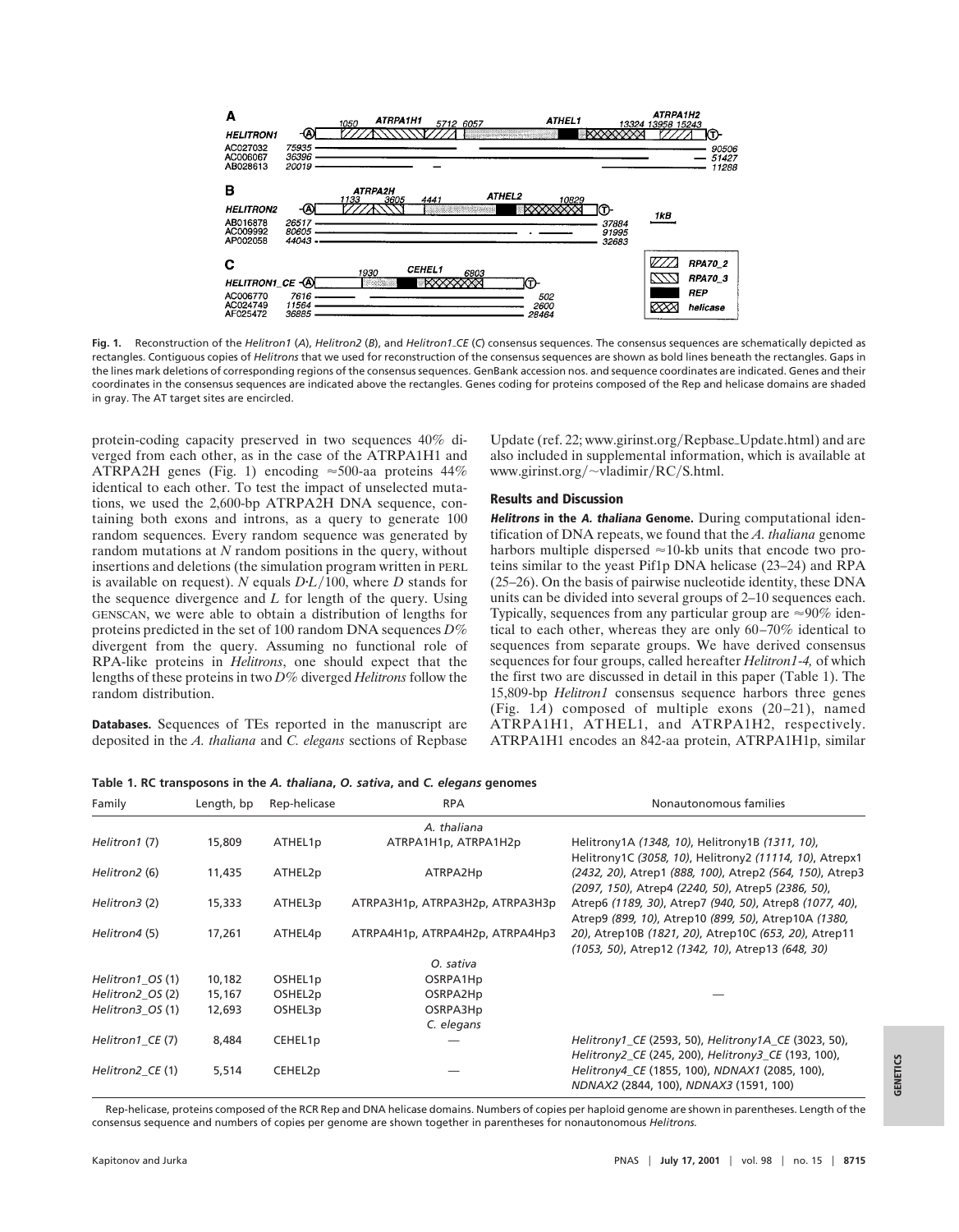|                    |    | Iа   | III                                                                           |
|--------------------|----|------|-------------------------------------------------------------------------------|
| HELITRON1 CE       |    |      | LDGPGCSGKWYLYITL-10-WACTAWTGIAANLL-37-VFEWDBASVVPKTAL-18-GKILLLGEDFROILPV-27- |
| HELITRON1          |    |      | VYGFGGTGKWFIWKTL-10-WLNVASSGIASLLL-38-LVWWDRAPVMSRFCF-20-GKILFLGGDFROILPV-27- |
| Pif1               |    |      | YTGSACTGKSILLREM-12-WAVTASTGLAACNI-39-ALWVDEISVLDAELL-18-GIOLIFCGDFFOLPPV-26- |
| <b>BACULOVIRUS</b> |    |      | VSGSACTCKSALLMAL-10-WLVAAYTNLAARNV-27-CVLIDEISMIPAKML-19-GVNVIVFGDLYCLPPV-22- |
| <b>CHILO</b>       |    |      | ITAPACAGKWLLINHY-12-MAITSTTGVSAILI-41-TLHIDBVSVLNPVLF-18-GIOLILSGDLLOLPVV-32- |
| <b>TRAA RHISN</b>  |    |      | VIGRAGAGKWTMMKAA-10-WVGGALAGKAAEGL-29-IFVIDEAGVVSSROM-10-GAKIVLVGDPEOLOPI-17- |
| TRAI EC            |    |      | VOGYACVEKTTOFRAV-14-WVGLGPTHRAVGEM-32-LFLLDBSSVVGNTDM-10-GGRAVASGDTDOLOAT-25- |
| <b>EXOV EC</b>     |    |      | ISGGPCTGKWTTVAKL-14-WRLAAPTGKAAARL-52-VLVVDBASVIDLPMM--9-HARVWFLGDRDOLASV-50- |
| TRWC EC            |    |      | VOGFACTGKSHMLDTA-10-WRALAAYGSQVKAL-25-VLVIDEAGVVPTRLM-10-GARVVLMGDTACTKAL-18- |
| HEL T4             |    |      | INGPACTEKTITKFT-11-HILAAPTHAAKKIL-40-VIHCDBVSMYDRKLF-11-TIIGH--EDNKOIRPV-22-  |
|                    |    |      |                                                                               |
|                    |    |      |                                                                               |
|                    | IV | IV/V | vт                                                                            |
| HELITRON1 CE       |    |      | -LISNMR-124-GSVIILLRNLDVSAGLCNG--54-FALSINKAOGOSFSKIGE-12-FVALSRVRTKEGLIV     |
| <b>HELITRON1</b>   |    |      | -LTKNMR-149-GAPMMLLRNLDPKGGLCNG--55-FAMTINKSOGOSLEHVGL-12-FVALSRVTSKKGLKI     |
| Pif1               |    |      | -LOKVFR-100-GAOVMMVKNLD--ATLVNG--57-WSLSIHKSOCOTLPKVKV-11-WVALSRAVSREGLOV     |
| <b>BACULOVIRUS</b> |    |      | -LTENMR-107-GARVMITHT---TAEFCNG--48-WAVFIHKAOCMTLKNLIV-11-YVALSRTVHSSGLKL     |
| <b>CHILO</b>       |    |      | -LTEIMR-121-GAOVMLTYNIDOLSGLVNG-105-YALTIHSCOCSTLDSAEV-11-FTALSRTRDLNSLVI     |
| <b>TRAA RHISN</b>  |    |      | -LETIYR-102-GDONVFLKN-EGALGVKNG--39-YATWIHKSOCATVDRVKV-11-WVAVWR--HREDLGV     |
| TRAI EC            |    |      | -OTPELR-165-DDGLITLONAEGNTRLISP--76-YAIRAHGAOCAS-ETFAH-18-NVALSRM--KOHVOV     |
| <b>EXOV EC</b>     |    |      | -LOKSYR-118-GRPWMIARN-DSALGLFNG--37-WAMPIHKSOCSEFDHAAD-15-FTAVFRARRR--LSL     |
| TRWC EC            |    |      | -MREIOR-172-GDTTRTTRN-DKHLDLANG--35-YATTIHSSOCLTSDRVLT-14-NVATSRA--RFEARV     |

Fig. 2. Multiple alignment of helicases encoded by the *Helitron1* and *Helitron1*.CE transposons with a set of eukaryotic and prokaryotic DNA helicases. Domains I–VI that are conservative in DNA helicases from the SF1 superfamily (20) and distances between these domains are indicated. Domain IVyV has not been reported previously. Invariable positions are shaded in black, and those conserved in more than 60% of the sequences are shaded in gray. The following are names of helicases: PIF1 (GenBank protein identification no. 130196, yeast), BACULOVIRUS (7460536, the dsDNA *Lymantia dispar* nucleopolyhedrovirus), CHILO (5725645, the dsDNA chilo iridescent virus), TRAA RHISN (2499024, a Ti-like plasmid from *Rhizobium*), TRALEC (136208, the F plasmid from *Escherichia coli*), EXOV EC (2507018, the RecD subunit from the *E. coli* exodeoxyribonuclease V), TRWC (1084124, the R388 conjugative plasmid from *E. coli*), and HEL T4 (416895, the dsDNA T4 bacteriophage).

to RPA70, the largest subunit of RPA. RPA70 is conserved in human, fly, rice, frog, worm, and yeast and is composed of three domains, RPA70<sub>-1</sub>, RPA70<sub>-2</sub>, and RPA70<sub>-3</sub> (25-26). ATRPA1H1p (Fig. 1A) is composed of two divergent RPA70<sub>2</sub>like domains separated by a RPA70<sub>-3</sub>-like domain (data not shown). ATRPA1H2 is another gene that encodes a RPA70<sub>-2</sub>like protein. This gene resides in the  $3'$ -terminal segment of *Helitron1* (Fig. 1A) and encodes a 262-aa protein (ATRPA1H2p), 20 and 39% identical to the first and second RPA70<sub>2</sub>-like domains of ATRPA1H1p, respectively. It is known that both RPA70 $\angle$ 2 and RPA70 $\angle$ 3 bind ssDNA (25–26). Therefore, both ATRPA1H1p and ATRPA1H2p are expected to be SSBs. ATHEL1 is the largest gene, residing in a central portion of *Helitron1*, between the ATRPA1H1 and ATRPA1H2 genes, and encodes a 1,697-aa protein (ATHEL1p).  $A \approx 500$ -aa C-terminal portion of ATHEL1p is similar to numerous DNA helicases that unwind the DNA duplex in a  $5'-10-3'$  direction (10). These helicases belong to the SF1 superfamily, encompassing a broad spectrum of eukaryotic, prokaryotic, and viral proteins characterized by a specific set of seven conservative motifs (27). As shown in Fig. 2, all these motifs are present in ATHEL1p.

The 11,435-bp *Helitron2* consensus sequence is  $\approx 96\%$  iden-

tical to seven identified *Helitron2* copies (Fig. 1*B*) and carries two genes called ATRPA2H and ATHEL2. ATRPA2H is composed of 10 exons (20–21) and encodes a 518-aa RPA70-like protein, 41% identical to ATRPA1H1p from *Helitron1*. There is only a 60% nucleotide identity between corresponding DNA segments that code for the two proteins. ATHEL2 is composed of 11 exons encoding a 1,743-aa protein (ATHEL2p), whose  $\approx$  500-aa Cterminal portion is similar to the SF1 helicases. ATHEL1p and ATHEL2p have different 300-aa N termini, and their remaining  $\approx$ 1,400-aa portions are 55% identical. There is only a 64% nucleotide identity between DNA segments encoding these portions. Overall, about 10 families of 8- to 15-kb-long *Helitrons* are present in the *A. thaliana* genome (not shown). Despite a high nucleotide divergence between different *Helitrons* ( $\approx$ 40%), each has conserved structural hallmarks, which include 5'-TC and CTAR-3' termini, the AT target sites, and an  $\approx$ 18-bp hairpin separated by  $\approx$ 11 nucleotides from the 3' end (Fig. 3).

**Helitrons in the O. sativa Genome.** *Arabidopsis* is not the only plant species harboring *Helitron-*like transposons. We found three families of *Helitrons*, named *Helitron1\_OS*, *Helitron2\_OS*, and *Helitron3<sub>o</sub>OS*, in the rice genome (Table 1; also see supplemental information at www.girinst.org/ $\sim$ vladimir/RC/S.html). They

| Helitron1    | TCtacatatacaaatactcaACCTGCGGTGTACCGCAGGTccqtatCTAG |
|--------------|----------------------------------------------------|
| Helitron2    | TCtactctattaaaccaaagaTATCGTGCGTAGCACGGATActgacCTAA |
| Helitron3    | TCtacttaacataaaaaaaatCTCGCGGTGTACCACGGGtcatatcCTAG |
| Helitron4    | TCtatactattaaatttaacACCCGGGCGAAGCACGGGTtatcaatCTAG |
| Helitron1 CE | TCattacttatacagacggaGCACGCGCCTTGGCGCGTGCgaacggCTGG |
| Helitron2_CE | TCatttactataccagtcgcGGCCGGCCGGAGGCGCGGTCagcqqCTGG  |
| Helitron2 OS | TCggagagattacaccqgtagGGGGGCGGAAGCGCGCGqcaaqttCTAG  |
| Helitron3_OS | TCqqqqaaattaccacaaqaqcAGCGCGCGAAGCGCGCTctcqcccCTAG |
| Atrep10      | TCttattatatattcqqqtacaCCCGCCTAAATAGGCGGGccttatCTAG |
| Atrep7       | TCatatatatgaaaaacaaaaACCCATGCGTAGCATGGGTqttcatCTAG |

Fig. 3. Termini of *Helitrons*, Conserved 5' and 3' termini are in bold capital letters, 3' terminal hairpins are shaded in gray, and inverted repeats are underlined.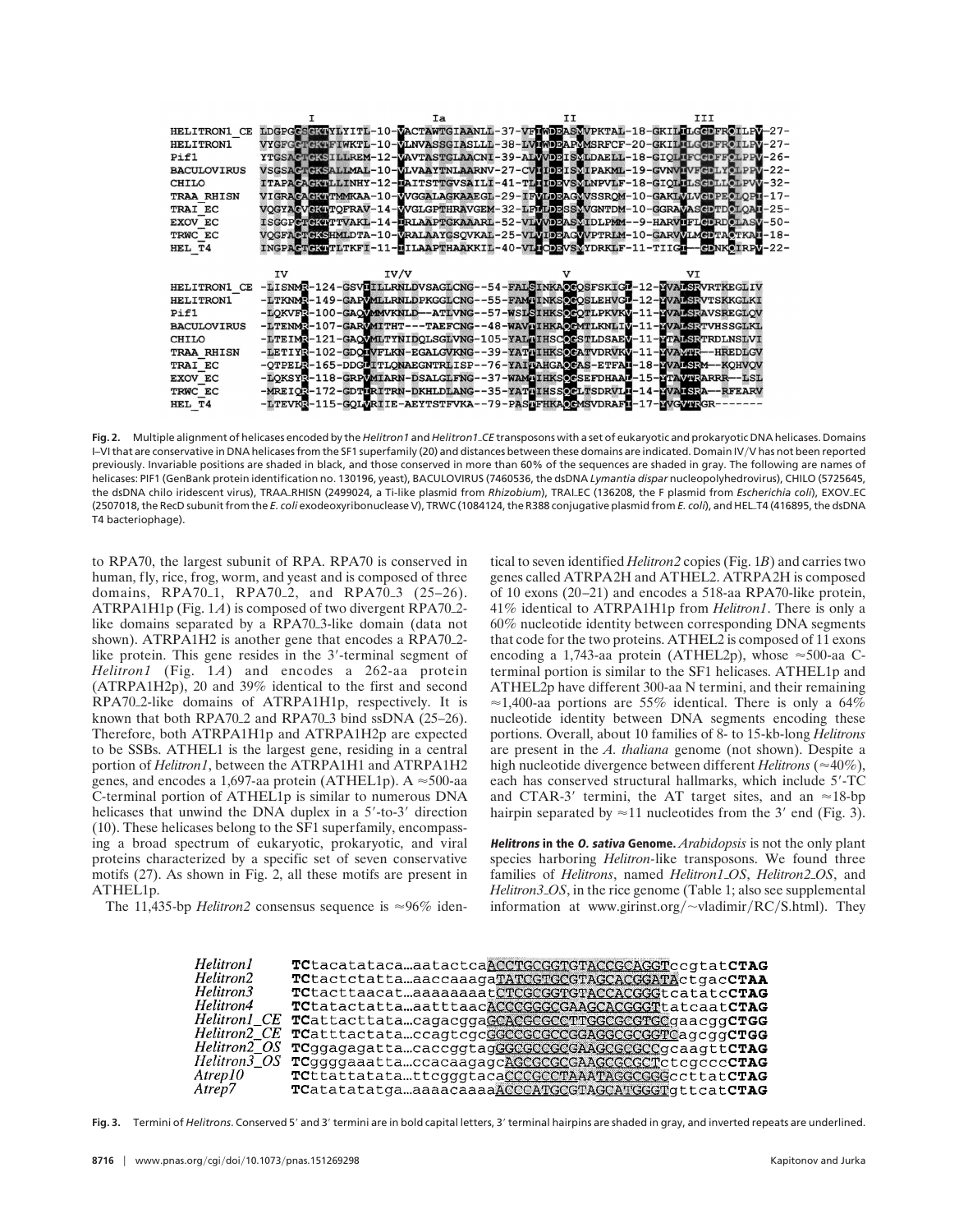encode RPAs as well the Rep/DNA helicases and share the same structural hallmarks with the *Helitrons* from *Arabidopsis* (Fig. 2). *Helitrons* have been transposed recently in the rice genome, where they are represented by just a few copies (not shown). Their recent origin is indicated in the case of *Helitron2\_OS*, represented by two  $\approx$ 15-kb copies, which are 99% identical (GenBank accession nos. AP001278, positions 56948–41572, and AP001800, 115543–87503).

**Helitrons in the C. elegans Genome.** The *C. elegans* genome also contains multiple copies of DNA helicases related to those encoded by the plant *Helitrons*. We extracted five DNA fragments coding for the *Helitron*-like helicase, which were  $\approx 98\%$ identical to each other. After iterative series of expansions of the original DNA fragments and multiple alignments of the expanded fragments, we derived an 8,484-bp consensus sequence (Fig. 1*C*). Analysis of the consensus sequence revealed a single gene, named CEHEL1, composed of nine exons (20–21), which encode a 1,466-aa protein (CEHEL1p), 33% identical with ATHEL1p (excluding their 125- and 308-aa N-terminal portions, correspondingly). This consensus sequence, named *Helitron1\_CE*, shares common structural hallmarks with the plant *Helitrons*, including 5'-TC and CTGG-3' termini and the  $3'$ -hairpin (Fig. 3). On the basis of protein and nucleotide similarities to *Helitron1*.CE, we found another 5,514-bp element, *Helitron2<sub>cE</sub>*, whose seven putative exons  $(20-21)$  encode a protein 60% identical to CEHEL1p (67% nucleotide identity). Again, despite the high divergence, *Helitron2.CE* shares structural hallmarks with the plant *Helitrons*. However, nematode *Helitrons* do not contain the RPA-like proteins.

Interestingly, five previously reported families of 200- to 400-bp minisatellite-like nematode repetitive DNA (RcA1, RcC9, RcD1, Rc35, and Rc123) have been found frequently adjacent to one another in the same order and orientation (28). It has been suggested that gene conversion and molecular drive are responsible for the conservation of these repetitive elements in different clusters located far apart in the genome (28). We found that these repeats are different fragments of *Helitrons*, and the ''clusters'' observed earlier are just different copies of *Helitrons*. Overall, *Helitrons* carry and propagate multiple minisatellites in the *C. elegans* genome. For example, the internal portion of the  $\approx$ 3-kb nonautonomous element *Helitrony1*\_*CE* is built predominantly of different 15-, 35-, and 40-bp minisatellites. The number of minisatellite units present in some copies of the nematode *Helitrons* is close to 300 (not shown).

**Nonautonomous Helitrons.** Most *Helitrons* are ''nonautonomous'' elements. They share common termini and other structural hallmarks with ''autonomous'' *Helitrons*, but they do not encode any complete set of proteins encoded by the autonomous elements. This phenomenon is common for other known DNA transposons and indicates that structural hallmarks, present in both 5' and 3' termini, ensure a transposition of the nonautonomous elements because of the interaction between the termini and transposase expressed by the autonomous elements. It has been reported recently (29–30) that the *A. thaliana* genome harbors multiple families of 1- to 3-kb-long repetitive elements reported under the names ATREP (29) and AthE1 (30), which constitute more than 1% of the haploid genome. We found that these elements share the same structural hallmarks with *Helitrons* and are 60–80% similar to other nonautonomous *Helitrons*, like *Helitrony1A-Helitrony1C* (not shown); therefore, they are also classified here as nonautonomous *Helitrons*.

Multiple nonautonomous derivatives of *Helitrons* are present in the *C. elegans* genome (Table 1). For example, we found two families of short nonautonomous transposons, called *Helitrony2\_CE* and *Helitrony3\_CE*, which share similar terminal regions with *Helitron1 CE* and *Helitron2 CE*. The  $\approx$  200 copies of *Helitrony2CE* in the genome are  $\approx$ 5% divergent from their 249-bp consensus sequence and  $\approx 10\%$  divergent from each other. *Helitrony3*<sub>-CE</sub> copies are only 1% divergent from their 195-bp consensus sequence. Moreover, several copies of *Helitrony3<sub>c</sub>CE*, inserted in different places, are identical (Gen-Bank accession nos. AF106583, positions 13953–13789, AL023831, 213–407, and U97016, 7488–17294). The last observation suggests that *Helitrons* are transpositionally active in *C. elegans*.

Approximately 2% of both the *A. thaliana* and *C. elegans* DNA sequences deposited in GenBank (over 90% of both genomes) are composed of repetitive elements significantly similar to *Helitrons* present currently in Repbase Update. These elements were identified by CENSOR, and their coordinates are listed in maps of TEs from the *A. thaliana* and *C. elegans* (www.girinst. org/Repbase\_Update.html). The proportion of *Helitrons* in these genomes is slightly underestimated, because most *Helitrons* reside in heterochromatin regions, underrepresented in the



**Fig. 4.** Precise integration of *Helitrons* into the host AT target sites. Six insertion cases of *Helitrons*(red) into different transposons (green) are shown separately. Two copies of ATREP1, two copies of *Helitrony3<sub>-</sub>CE*, and single copies of *Helitrony2* CE and ATREP9 are inserted into copies of the ATTIRX1D, ATHATN1, PAL5A\_CE, LTR2\_CE, PALTTAA1\_CE, and ATREP10 transposons, respectively. The consensus sequences of the elements harboring *Helitron*s are marked by the bold black letters and are described in the *A. thaliana* and *C. elegans* sections of Repbase Update at www.girinst.org/ Repbase\_Update.html. Consensus sequences of the corresponding *Helitrons* are marked in blue. Asterisks, semicolons, and dots indicate identical nucleotide positions, transitions, and transversions, respectively. Only termini of *Helitrons* are shown. Black, green, and blue numbers show positions in the consensus sequences of the harboring transposons, GenBank, and *Helitron* consensus sequences, respectively.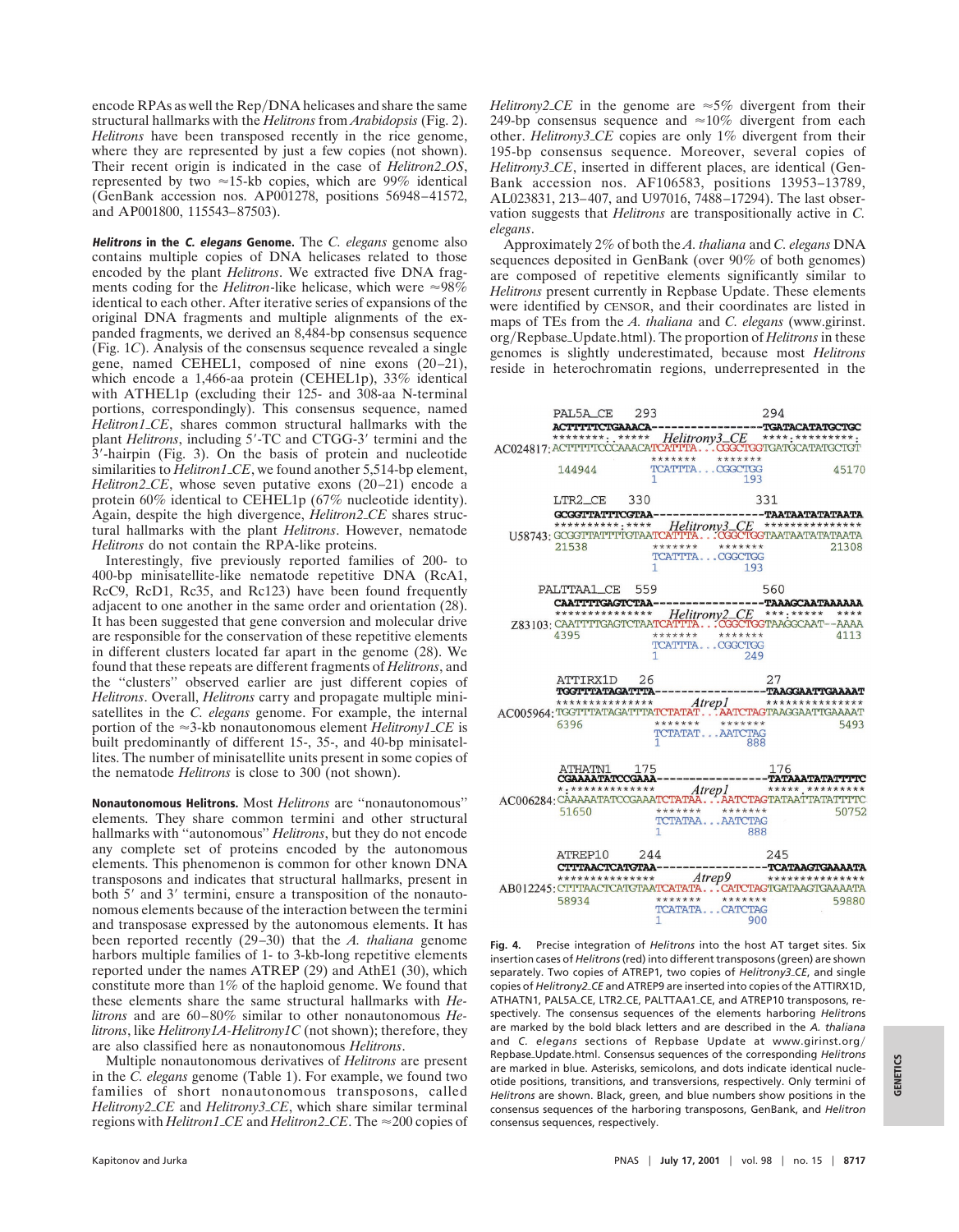

**Fig. 5.** Distributions of protein lengths predicted in 100 random DNA sequences. Every random sequence was 61% identical to ATRPA2H, without insertions or deletions. Black marks all proteins predicted by GENSCAN; gray marks proteins similar to ATRPA2Hp.

available sequence data. Moreover, multiple highly divergent families of nonautonomous *Helitrons* are represented by one or two copies per genome, and only some of them can be detected on the basis of distant similarity to known TEs.

**Target Sites.** Numerous nonautonomous *Helitrons* were found inserted into copies of other well-known mobile elements in the *A. thaliana* genome (29–30), and it has been suggested that those elements do not produce target site duplications on their integration in the genome. On the basis of our analysis of *Helitron* insertions into other well-defined TEs in both the *A. thaliana* and *C. elegans* (Fig. 4), we also conclude that *Helitron*s transpose specifically into host AT target sites. The integration occurs precisely between the host A and T nucleotides, without duplications or deletions of the target sites, consistent with the RC mechanism discussed below.

**RPA-Like Proteins Are Functional Components of Helitrons.** We generated a set of 100 random DNA sequences 61% identical to the 2,600-bp ATRPA2H gene from *Helitron2*, encoding the 518-aa RPA-like protein ATRPA2Hp. These random sequences imitated a  $\approx$ 2,767-bp portion of ATRPA1H1 from *Helitron1* encoding a 475-aa portion of ATRPA1H1p 44% identical to ATRPA2Hp at the protein level and 60% at the DNA level. After alignment by VMALN2, the average identity between the random sequences and ATRPA2H was even higher, 63%, because of gaps introduced by the alignment. Fig. 5 shows the distribution of lengths of proteins predicted by GENSCAN in the randomly mutated sequences (proteins encoded by the minus strand have been discarded). The average length was 46 aa with a standard deviation of 40 aa. No proteins longer than 152 aa were found in the random set of DNA sequences. Overall, only 71 random sequences encoded proteins. Moreover, only 31 sequences encoded proteins similar to ATRPA2Hp (BLASTP,  $E < 0.05$ ). The average length of the "random" proteins similar to ATRPA2Hp was only 15 aa, with a standard deviation of 25 aa (Fig. 5). These random proteins contrast strongly with ATRPA1H1p, whose 475-aa length differs from the average "random" length by the 20 standard deviations. Therefore, we conclude that the RPA protein is a functional component of *Helitrons*, evolving under selective pressures. The same conclusion is well supported by the observation of RPA-like proteins encoded by the rice *Helitrons*, which do not show any significant nucleotide identity to *Helitrons* from *A. thaliana*.

**Replication Initiator Motifs in Helitrons.** Despite their DNA transposon-like characteristics, *Helitrons* do not code for any proteins similar to known transposases. However, iterative screening by PSI-BLAST shows that ATHEL1p contains an 11-aa motif (Fig. 6) similar to the ''two-His'' motif conserved in the Reps encoded by a diverse set of plasmids and ssDNA viruses that use RC DNA replication (9). Most importantly, Reps perform both cleavage and ligation of DNA, reactions that initiate and terminate RCR, and contain three conserved motifs (9). The first, most variable motif is of unknown function and lies 30–80 aa upstream of a "two-His" motif, which functions putatively as a ligand to  $Mg^{2+}$ and  $Mn^{2+}$ , which are required for RCR. Another Rep motif lies 30–90 aa downstream of ''two His'' and catalyzes DNA cleavage and ligation, two key reactions of RCR. The last motif is also conserved in *Helitrons* and is separated by the invariant number of 114 aa following the ''two-His'' motif (Fig. 6). It includes two conserved tyrosine residues, which are central to DNA nick formation and ligation by the Rep proteins during RCR (9, 31–33).

**Helitrons Are RC DNA Transposons.** The current model for RCR involves several basic stages (11). Replication starts from a site-specific nicking of the replicon plus strand by the Rep protein. A free 3'-OH end of the nicked plus strand serves as a primer for leading-strand DNA synthesis and is elongated by several host replication proteins, such as DNA helicase, DNA Pol, and SSB. The newly synthesized leading plus strand remains covalently linked to the 3'-OH end of the parent plus strand during the continuous displacement of its 5'-OH end. When the leading strand makes a complete turn, Rep catalyzes a strand transfer reaction followed by release of an ssDNA intermediate,



**Fig. 6.** Alignment of the RC motifs in the *Helitrons*. Following is a list of the RCR initiator-like proteins: SVTS2 (GenBank accession no. AAF18310, the SVTS2 ssDNA spiroplasma plectrovirus); Rep\_SC (BAA34784, the pSA1.1 conjugative plasmid from *Streptomyces cyaneus*); Rep\_BB (BAA07788, the pHT926 *Bacillus* borstelensis cryptic plasmid); Rep.AA (AAC37125, the pVT736-1 RCR plasmid from *Actinobacillus actinomycetemcomitans*); and Pf3 (AAA88392, the Pf3 ssDNA bacteriophage from *Pseudomonas aeruginosa*). Color shading shows different physicochemical properties of conserved amino acids (17). Conserved tyrosines, corresponding to the RCR nicking/ligation catalytic center, are marked by dots.